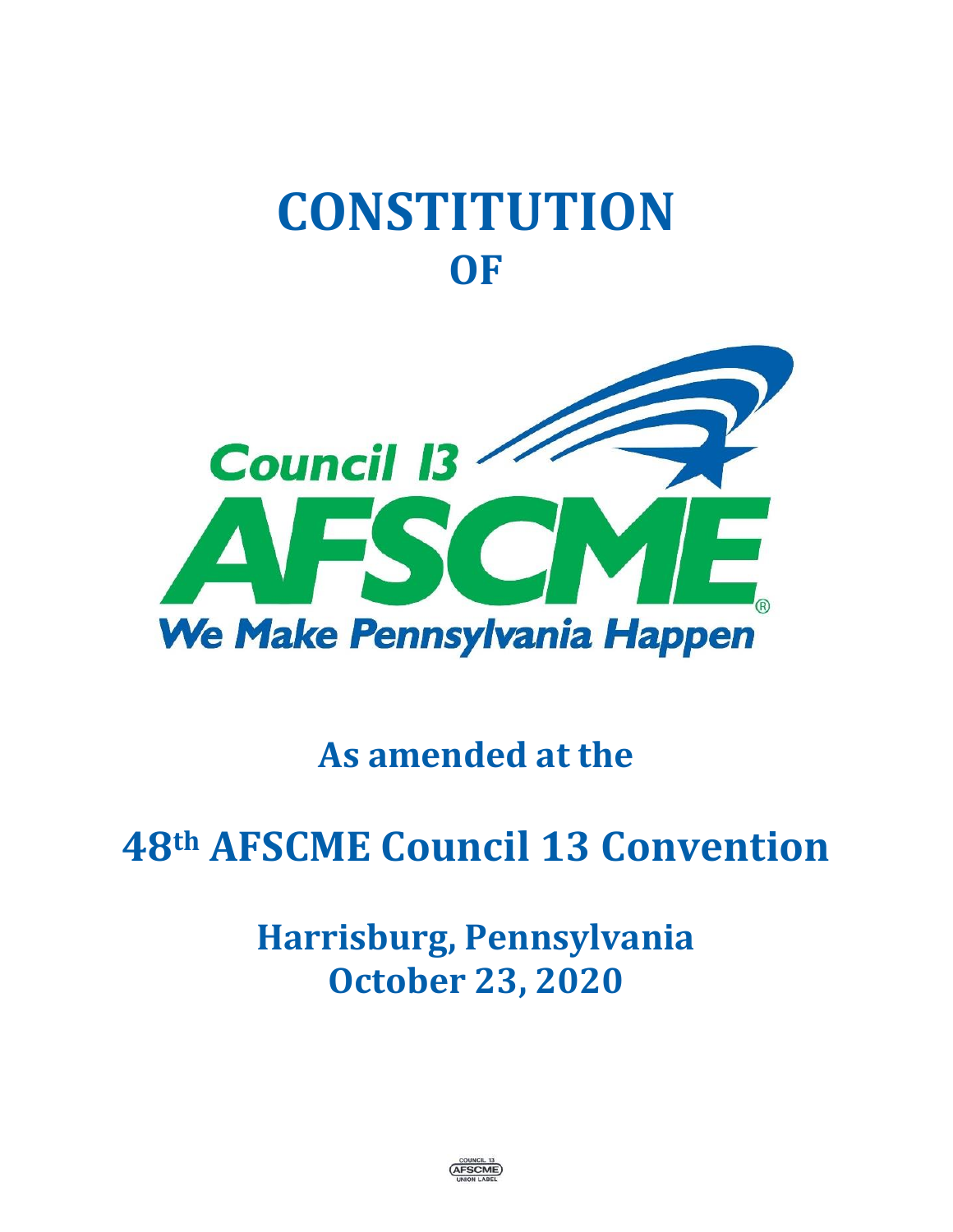#### **PREAMBLE**

We are organizing this Council because we believe that only through unity and common step can we better our wages and secure the rights and working conditions essential to human dignity.

We are organizing this Council because we believe that as a corps of public employees, united behind strong leadership, we will bring to government employment the security and the equity that are prerequisites to productivity and efficiency.

We are organizing this Council because we believe that we are more effective as one voice than as a babble of thousands. Cohesion, purposefulness, uniformity in style and goals, and mutual trust will be our weapons in negotiations with the state we serve.

We are organizing this Council because our service to mankind must necessarily include a service to ourselves. We cannot fulfill our obligation as keepers of the public trust if we do not first assure that there is justice in our work relationships.

A union is a democratic body, and collective bargaining is the natural expression of workers' democracy; but selflessness and dedication to the common good are the ingredients that serve to make that democracy work.

We shall serve the union and through it, ourselves and our fellow citizens. In this way shall the union be a trust between the public employees of the Commonwealth of Pennsylvania and its citizens.

As members of the American Federation of State, County and Municipal Employees, in convention assembled, we do adopt this Constitution.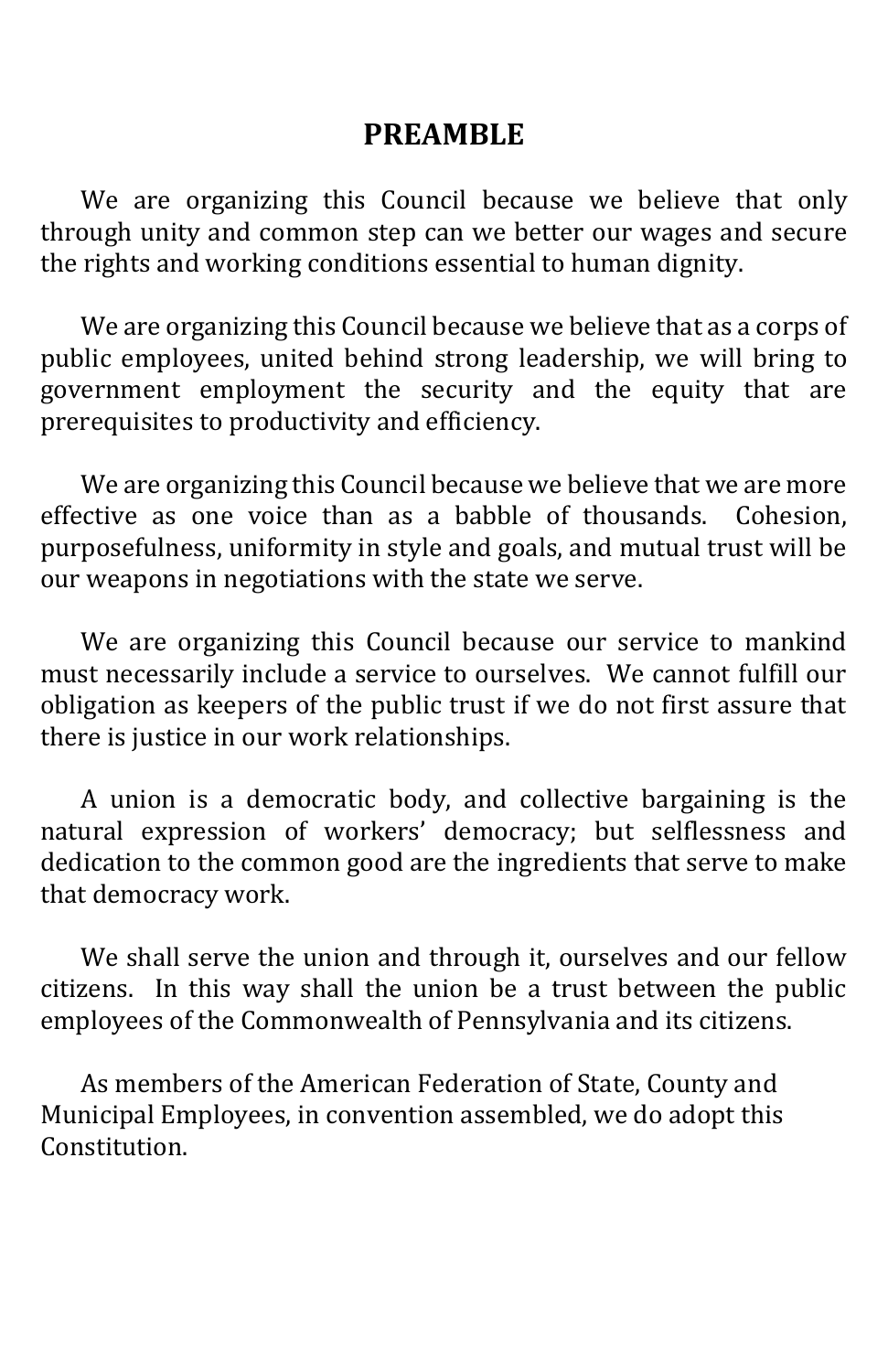#### **ARTICLE I NAME AND HEADQUARTERS**

**Section 1.** This organization shall be known as the Pennsylvania Public Employees Council Number 13 of the American Federation of State, County and Municipal Employees.

**Section 2.** The headquarters of this organization shall be in Harrisburg, Pennsylvania.

**Section 3.** This Council shall be affiliated with the Pennsylvania AFL-CIO.

#### **ARTICLE II OBJECTIVES**

**Section 1.** The basic objectives of this Council shall be to carry out, on a state-wide basis, the objectives of the American Federation of State, County and Municipal Employees.

**Section 2.** The specific objectives of this Council shall be as follows:

- A. To cooperate with the International Union and with the District Councils and local unions in the Commonwealth of Pennsylvania in planning and carrying out organizing programs.
- B. To carry out, in cooperation with the District Councils and locals, a unified state legislative program.
- C. To initiate and coordinate a state-wide program of political action, aimed at involving as many members of affiliated local unions as possible, for the purpose of carrying out the legislative and collective bargaining goals of this Council.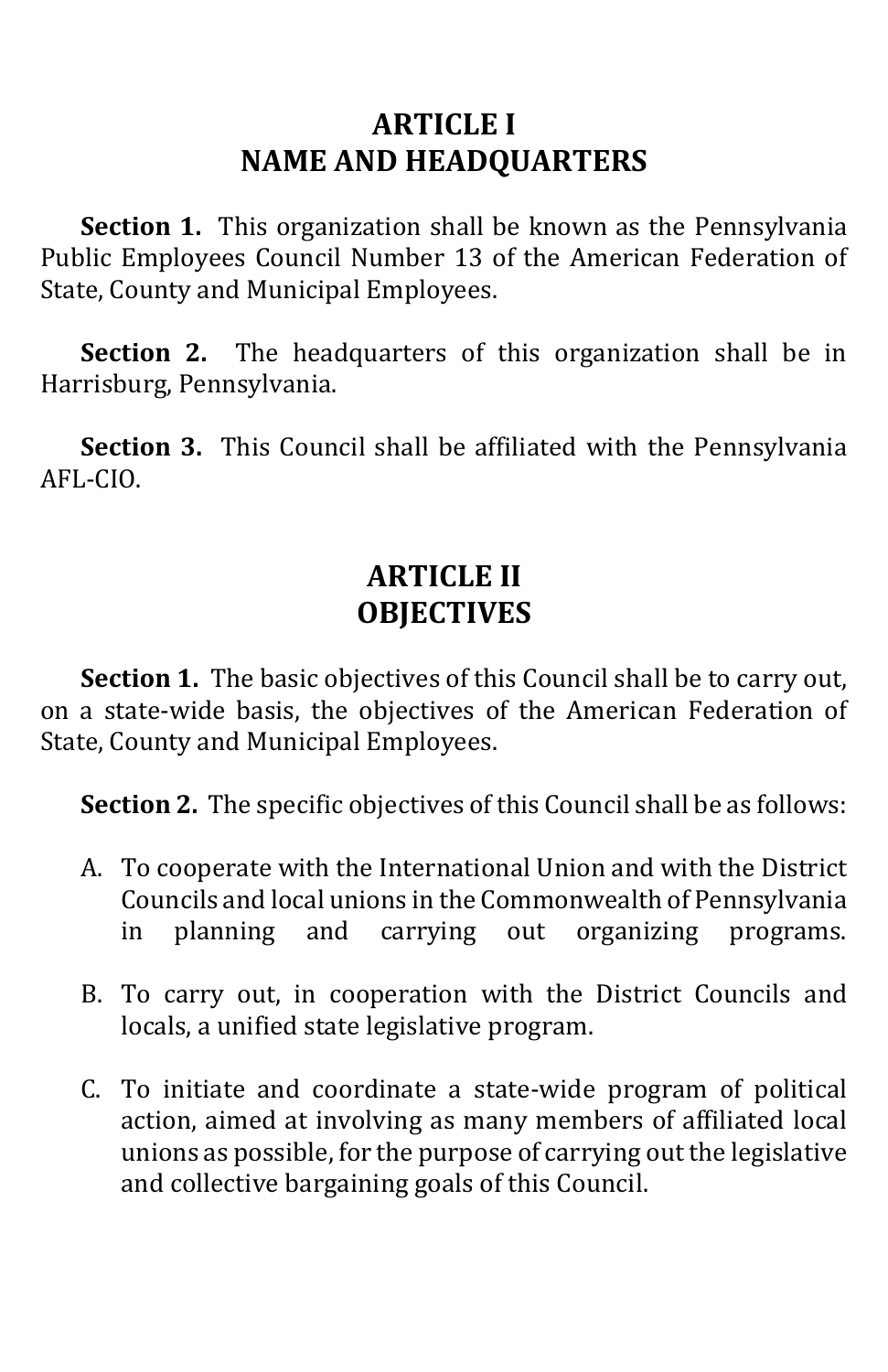- D. To represent state employees, in cooperation with the appropriate District Council, on grievances which reach the highest level.
- E. To act in cooperation with the appropriate locals and District Councils, as the collective bargaining agent for all public employees in matters affecting members within the jurisdiction of more than one District Council.
- F. To plan and carry out training programs for the officers, stewards, and members of the District Councils and locals.
- G. To prepare, publish, and distribute, by electronic or other means, a newspaper or other periodic publication and such special publications as may be desirable to the end that the membership of this organization may be constantly informed of activities of the organization and of matters of interest or concern to them as union members.
- H. To provide for the affiliated District Councils a uniform, centralized record-keeping service, such service to include membership listings, payroll and expense records, and such other records of routine financial transactions as can best be handled in a centralized fashion.
- I. To serve, in general, to coordinate the efforts of all District Councils, local unions and members within the jurisdiction of this Council to the end that all efforts to achieve the legitimate goals of the membership shall be carried out in a unified fashion; and to give full support to the efforts of the affiliated locals and District Councils in the achievement of such goals.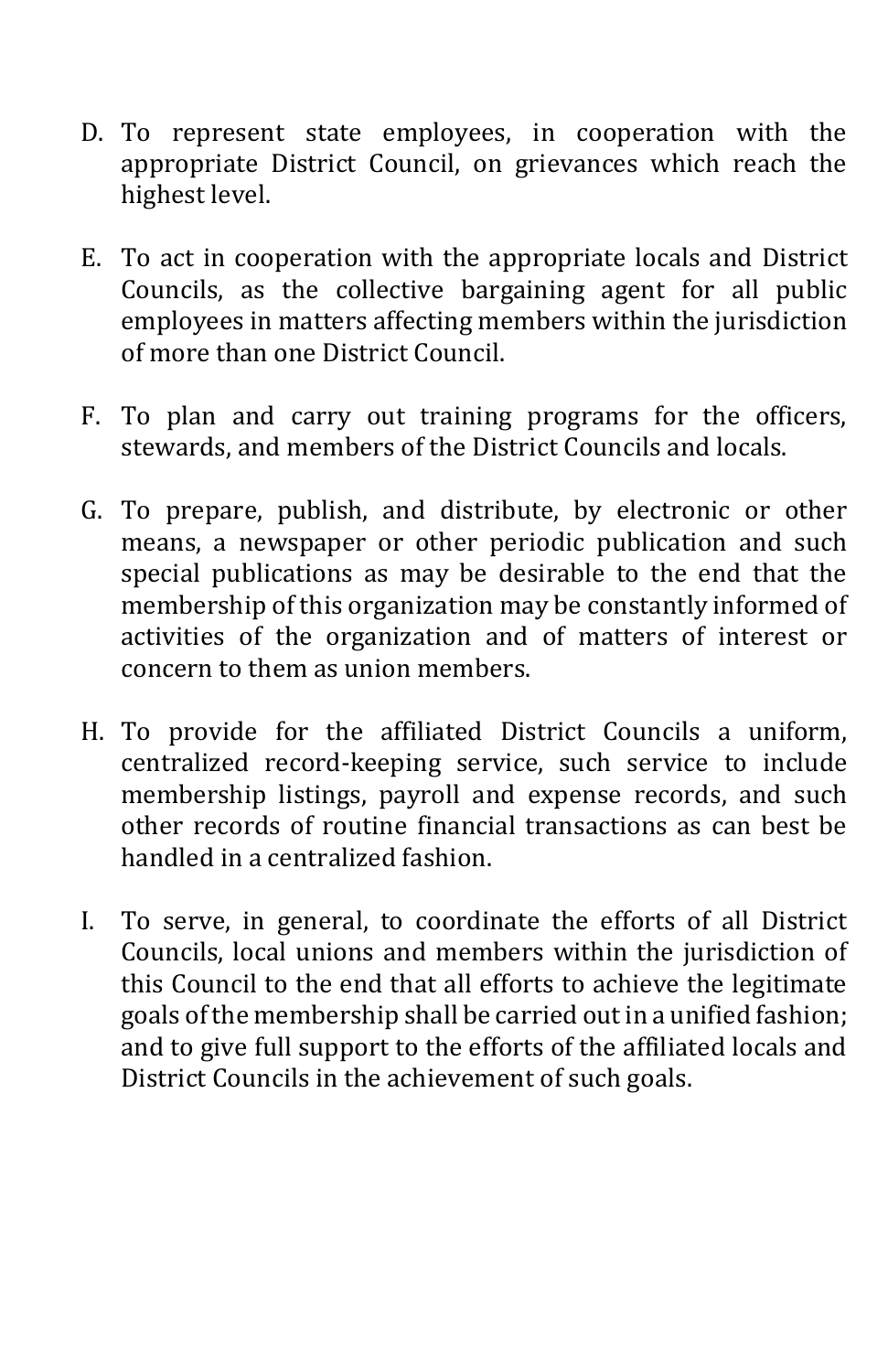#### **ARTICLE III MEMBERSHIP AND AFFILIATION FEES**

**Section 1.** The membership of this Council shall consist of all District Councils and all local unions in the Commonwealth of Pennsylvania chartered by the American Federation of State, County and Municipal Employees, except those councils and their affiliated locals which are specifically exempted from such membership by the International Executive Board of the American Federation of State, County and Municipal Employees.

**Section 2.** Each District Council affiliated with this Council shall pay an annual affiliation fee of \$5.00.

**Section 3.** The monthly membership dues of all members effective July 1, 1988 shall be 1.5% of basic salary. Where possible, dues will be by payroll deduction and checks (made payable to Council 13) for the dues will be transmitted, by the employer, directly to Council 13.

**Section 4.** From the amount received through such payroll deductions, Council 13 shall, once each month, transmit to the local union that share of the membership dues determined by the Council 13 Treasurer in accordance with the procedure in Section 5. From the remainder, Council 13 shall, on behalf of the local union, transmit (1) the amount necessary to pay the International Union per capita tax to the International Secretary-Treasurer; (2) the amount necessary to pay the Pennsylvania AFL-CIO per capita tax to the Treasurer of such organization; and (3) the amount necessary to pay the appropriate AFL-CIO Local central body per capita tax to the principal financial officer of such organization.

**Section 5.** The amount per member transmitted to the local union as of July 1, 1995 shall be \$4.41 per month. For fiscal year 1996-97 through fiscal year 2000-01, the amount per member transmitted to the local union shall increase annually by \$0.10.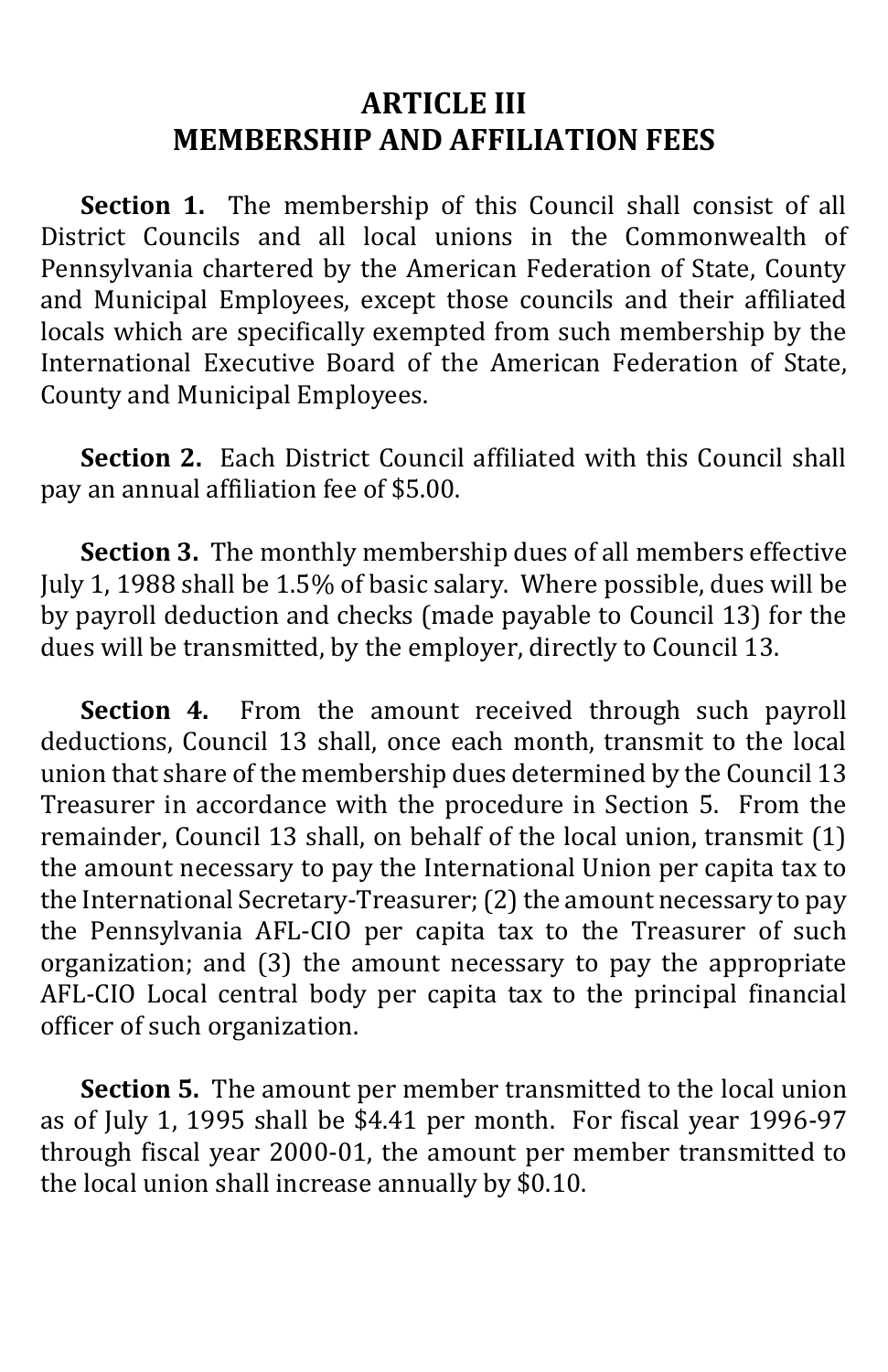| 1996 | \$.10 | \$4.51 |
|------|-------|--------|
| 1997 | \$.10 | \$4.61 |
| 1998 | \$.10 | \$4.71 |
| 1999 | \$.10 | \$4.81 |
| 2000 | \$.10 | \$4.91 |
| 2001 | \$.10 | \$5.01 |
|      |       |        |

This amount will bring the amount per member transmitted to the local union as of July 1, 2001 to \$5.01. For a four-year period, fiscal year 2020-21 through fiscal year 2023-24, the amount transmitted will be reduced by 25%, but in no event shall the amount be less than the minimum dues rebate required under the International Constitution. Effective with fiscal year 2024-25, the amount transmitted will return to \$5.01 per member.

**Section 6.** Each month fifty cents (\$.50) per member shall be allocated to Council 13 to the Benefits Fund. The Benefits Fund shall be used for the purpose of:

- 1. Offsetting convention expenses incurred by Council 13 and to defray the costs of sending local delegates to certain conventions as follows:
	- (a) Biennially PA AFL-CIO Convention \$275.00
	- (b) Council 13 Convention \$250.00; effective 2025 – \$300
	- (c) Biennially AFSCME International \$600.00

The above amounts shall be paid to any local providing proof of attendance of a delegate to any of the above conventions. Payment will be made for only one delegate per local for each convention. No funds will be paid to locals who elect to send no delegates.

The amounts stated above shall be considered minimum amounts. The Council 13 Executive Board shall have the authority to increase these amounts at any time they determine reasonable and necessary.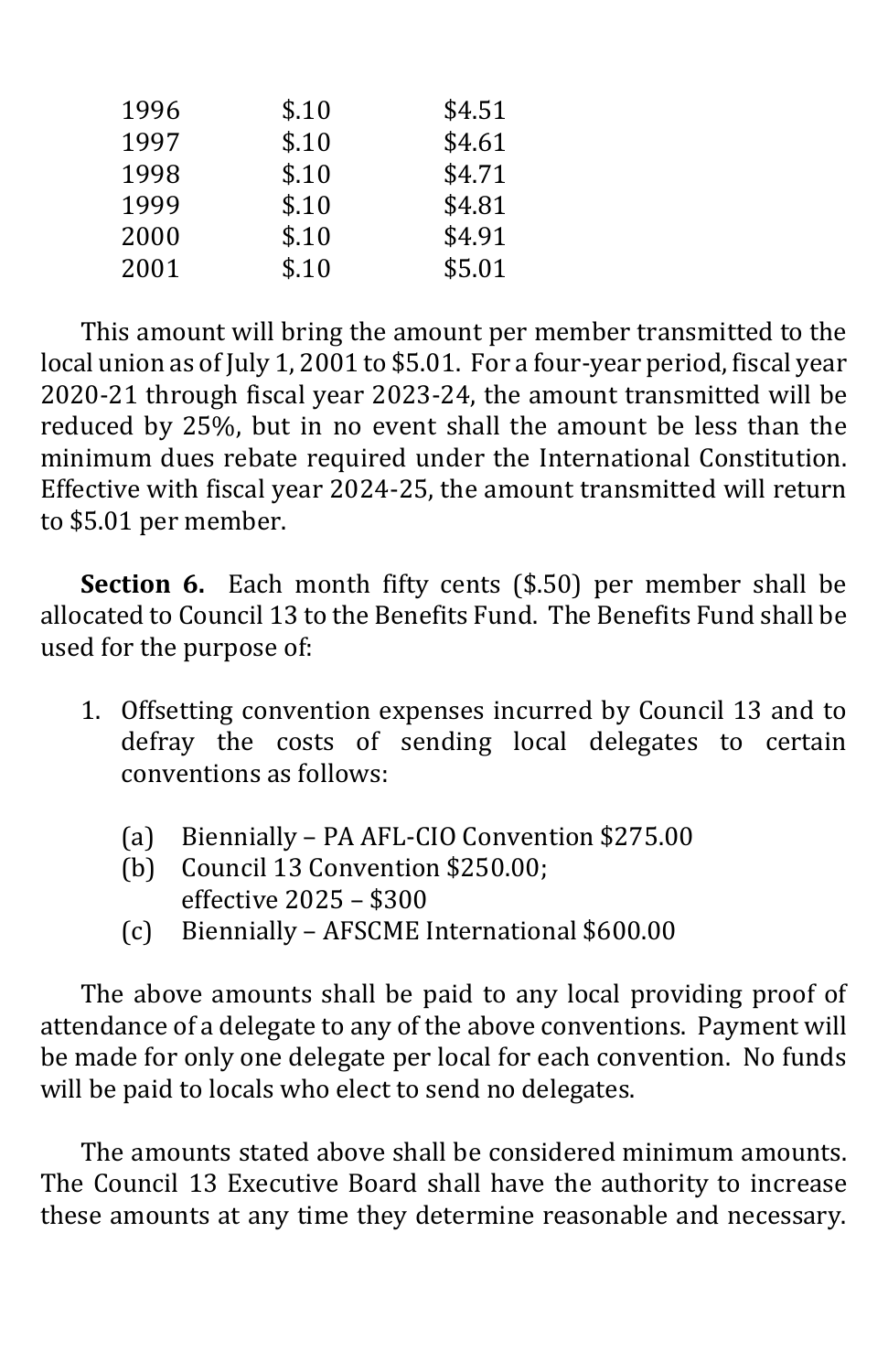Any reserves allocated to offset convention expenses shall be reallocated to the Benefits Fund.

- 2. The Benefits Fund shall also be used to provide certain benefits for members only as determined by the Benefits Committee. The Benefits Committee shall be a special committee appointed by the Council President, subject to the approval of the Council Executive Board.
- 3. The Benefits Fund shall also be used to create a strike fund.

**Section 7.** The assets, liabilities, and fund balances of all of the District Councils affiliated with Council 13, as of June 30, 1988, shall be merged into those of Council 13. The Council 13 Executive Board shall, on an annual basis thereafter, adopt a budget which shall include provision for the payment of all necessary operating expenses of all such District Councils. The budget, so adopted, shall be fiscally prudent in accordance with Council 13's anticipated annual income.

**Section 8.** In any situation where members are working a regular schedule which consists of twenty or fewer hours per week, the distribution of such dues shall provide twenty-five cents (\$.25) less for the local union and the distribution to the International Union shall be that amount provided for in the Constitution of the International Union.

**Section 9.** In the case of any local union where the payroll deductions are not made payable to Council 13 or the dues are collected from the individual members by an officer of the local union, the appropriate fiscal officer of such local union shall, at the end of each month, transmit to Council 13 the amounts prescribed for in Section 3 of this Article. Failure of any such local to remit the required amount by the fifteenth day of the month following the month in which such payment was due shall result in the local's being declared delinquent. Failure of any such local to remit the required amount within sixty days after such local is declared delinquent shall result in the suspension of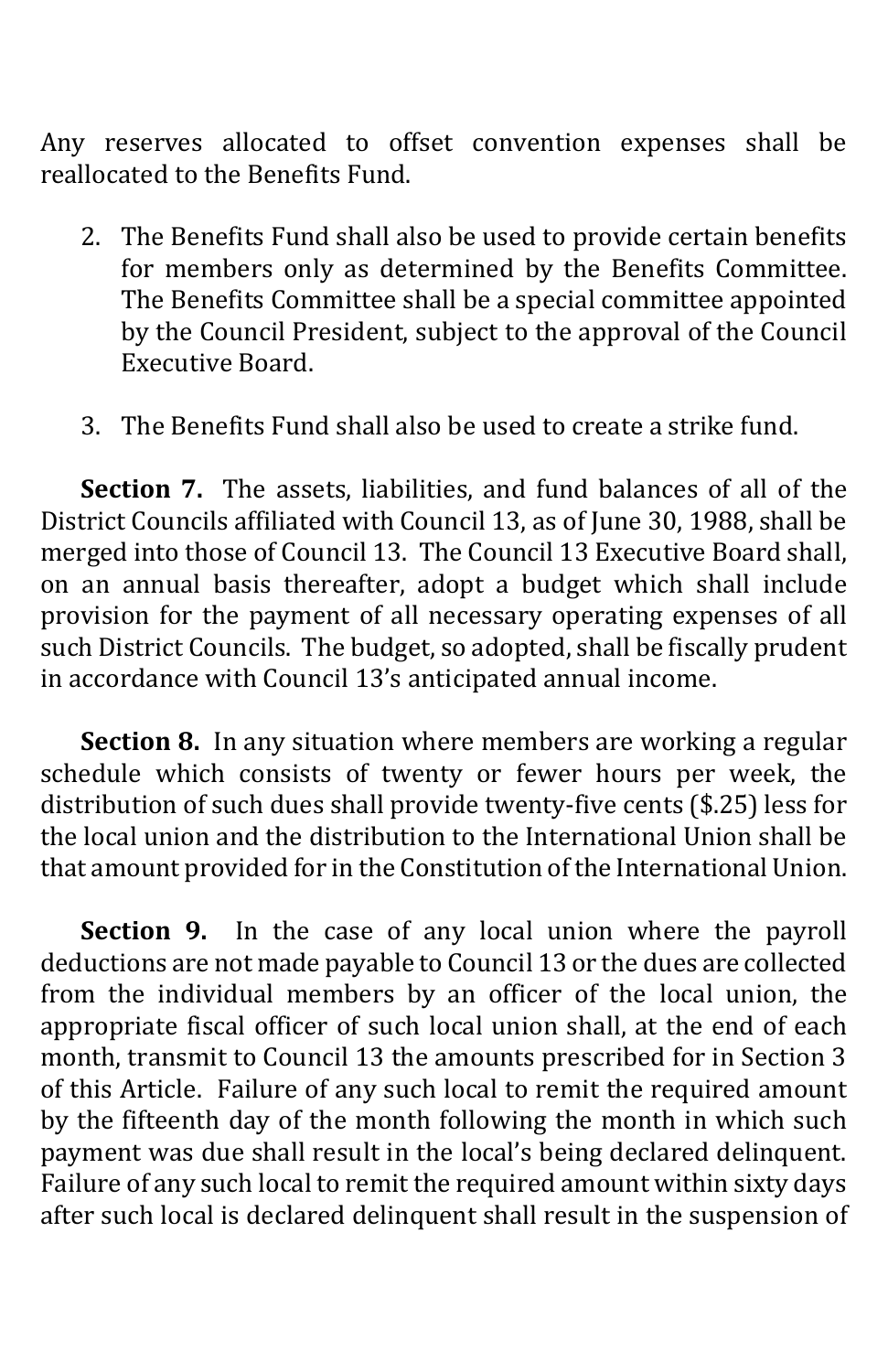the local by this Council. The International Secretary-Treasurer shall be notified of all such suspensions and of reinstatements.

#### **ARTICLE IV THE CONVENTION**

**Section 1.** All sovereign powers of this Council shall be vested in the Convention, when in session.

**Section 2.** For the years 2020, 2021 and 2022, the Convention shall meet annually at such time, date, and place as shall be determined by the Executive Board; provided, however, that such convention shall begin at some time between March  $1<sup>st</sup>$  and June 30<sup>th</sup>. Beginning in 2023, the convention shall meet biennially at such time, date and place as shall be determined by the Executive Board; provided, however, that such convention shall begin sometime between February 1 and July 31. A special convention may be called at any time by the Council Executive Board or by the International President. One-third of the locals affiliated with the Council may at any time require a special convention by filing a request therefor with the Council President, which request shall name the purpose of the meeting and a date which shall be no sooner than seventy days subsequent to the date of filing such request.

**Section 3.** No less than sixty days prior to the opening of any convention, the Council Secretary shall issue a convention call, in the name of the Executive Board. Such call shall state the time, date, and place of the convention and, in the case of a special convention, the purpose or purposes. A copy of the call shall be sent to all affiliated local unions and District Councils, together with the appropriate number of blank credential forms.

**Section 4.** The basis of representation for local unions shall be the average number of members on which per capita tax has been paid for the twelve months ending with the fourth full month preceding any regular convention or ending with the fourth full month preceding the opening of any special convention. For local unions formed or affiliated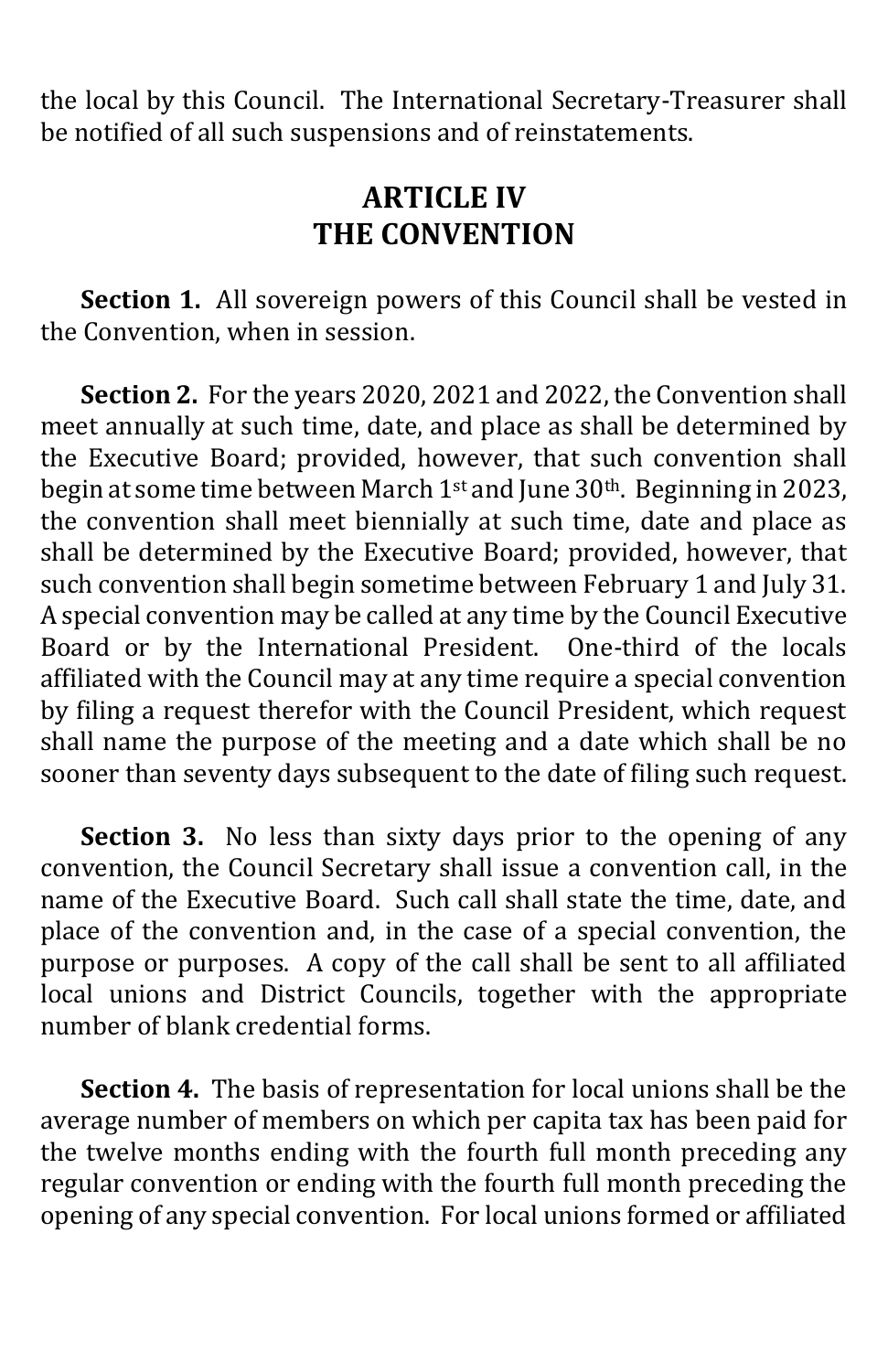with this Council after the beginning of the twelve-month period, the basis shall be the average for that portion of the period during which the local was affiliated with the Council.

**Section 5.** Locals shall be entitled to delegates on the basis of membership as follows: 100 or fewer, one delegate; more than 100 but not exceeding 200, two delegates; more than 200 but not exceeding 300, three delegates; more than 300 but not exceeding 400, four delegates; more than 400, one additional delegate for each 1,000 additional members or fraction thereof.

**Section 6.** Regardless of the number of delegates, locals shall be entitled to vote on the basis of one vote for each member or fraction thereof. Locals entitled to more than one delegate may send fewer than their quota of delegates and the delegates present may cast the entire vote of the local on all recorded votes and elections coming before the Convention. The number of votes shall be divided equally among the delegates, with any remaining votes to be cast by the chairman of the delegation, as designated by the local. No fractional votes shall be permitted.

**Section 7.** Each District Council shall be entitled to one delegate and one vote and the Council 13 Retiree Chapter shall be entitled to one delegate and one vote. Any local affiliated after the end of the twelvemonth period used as the basis for representation shall be entitled to one fraternal delegate without vote. Any member of the Council Executive Board who is not elected as a delegate representing a local union or a District Council shall nevertheless be entitled to all the rights and privileges of a delegate except the right to vote.

**Section 8.** Each delegate must be a member in good standing of the local he represents, the President of the Council 13 Retiree Chapter or, in the case of a delegate representing a District Council, of a local affiliated with such District Council. No delegate may represent more than one local or one District Council. Delegates shall be elected by their respective organizations in accordance with the provisions of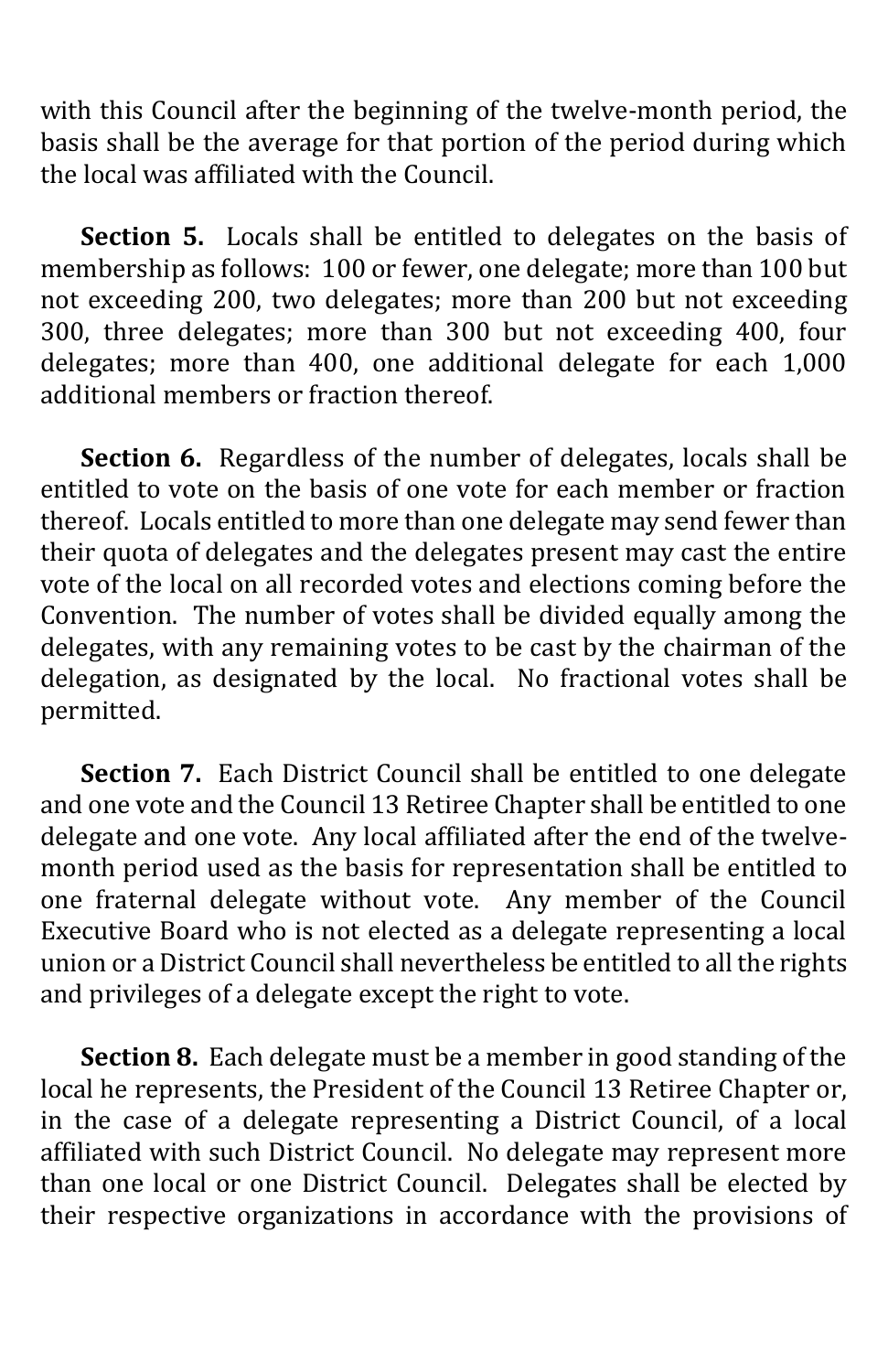Appendix D, Elections Code, of the International Union Constitution. Locals and District Councils may, if they wish, also elect one alternate for each delegate.

**Section 9.** Resolutions to be introduced for more consideration at the Convention shall be signed by the President and the Secretary of a local union or a District Council or by one or more certified delegates. Such resolution shall be prepared and signed in duplicate and mailed or delivered to the Council Secretary at the Council headquarters at least ten days prior to the opening of the convention. No resolutions may be introduced thereafter unless consent is given by a two-thirds vote of the convention; provided, however, that the Council Executive Board may introduce a resolution for consideration by the Convention at any time prior to the convening of the Convention on the second day of said convention.

#### **ARTICLE V OFFICERS AND ELECTIONS**

**Section 1.** The Convention as a whole shall elect a President, a Secretary, a Treasurer, and no two of these officers shall be members of local unions affiliated with the same District Council. The Convention as a whole shall also elect four Trustees, and no two of these shall be members of local unions affiliated with the same District Council. The Convention as a whole shall elect an Executive Director.

**Section 2.** The election of the officers enumerated in Section 1 of this Article shall take place at the founding convention of this Council, and those elected shall serve until the holding of elections at the regular 1974 convention. Beginning at the 1974 convention, all such officers shall be elected for a term of three years. Beginning at the 2025 convention, all such officers shall be elected for a term of four years.

**Section 3.** Each District Council shall, at the first meeting or election held after each Council 13 convention at which elections have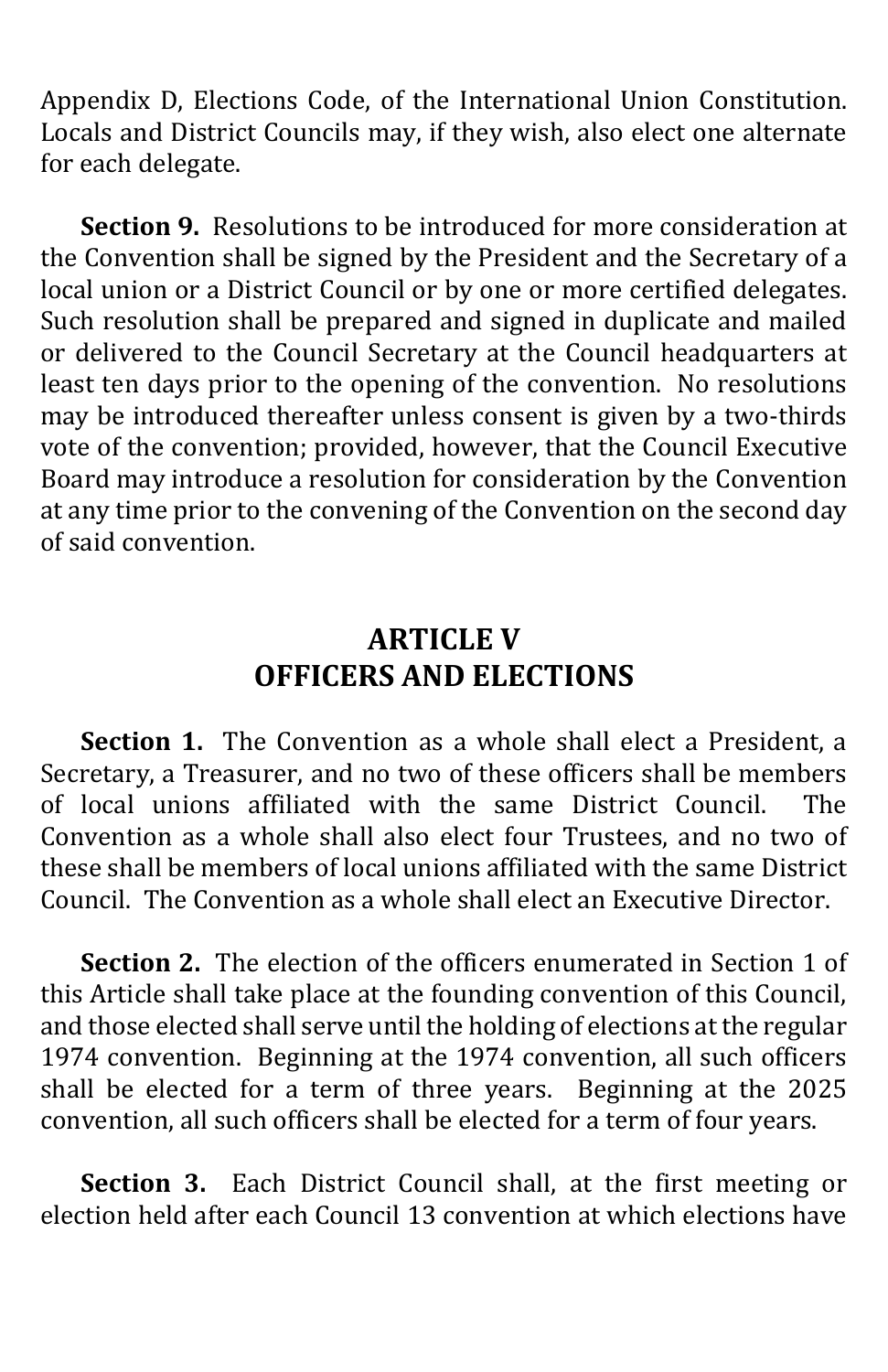been held, elect one member of a local union affiliated with said District Council to serve as a Vice-President of Council 13.

**Section 4.** At the 2007 regular convention and every three years thereafter, delegates from local unions representing employees of different types of employers shall, in separate elections, elect six additional members of the Council 13 Executive Board. Beginning at the 2025 convention, all such members shall be elected for a term of four years. These additional Board members shall be elected by and shall represent on the Board the following groups:

- 1. State employees
- 2. City employees
- 3. County employees
- 4. School District employees
- 5. Healthcare employees
- 6. Employees of other political subdivisions and quasi-public, nonprofit, and private agency employees.

**Section 5.** To be eligible for office, a member must be in good standing for one year immediately preceding the election in a local union properly affiliated with this Council; provided, however, that the one year requirement shall not apply at the founding convention. No retired member shall be a candidate for office. No full-time staff employee of the International Union or of any subordinate body shall be a candidate for any office except that of Executive Director.

**Section 6.** Officers shall be elected by secret ballot vote and the balloting shall be so conducted as to afford to all delegates a reasonable opportunity to vote. All matters concerning nominations and elections in this Council shall be subject to the provisions of Appendix D, entitled Elections Code, of the International Union Constitution.

**Section 7.** Vacancies in office shall be filled for the remainder of the unexpired term by vote of the Council Executive Board; provided, however, that if a vacancy occurs among the Vice-Presidents, such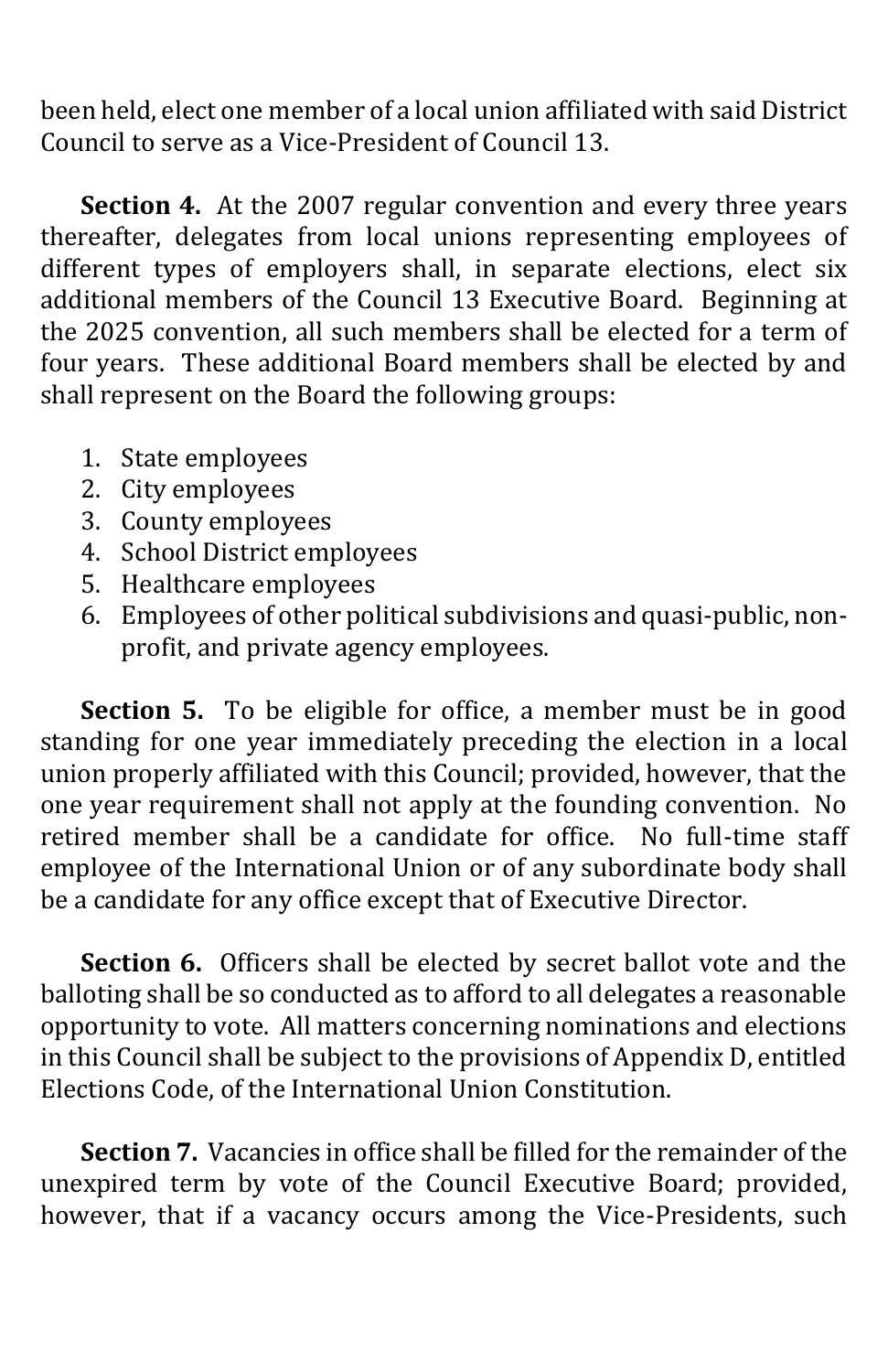vacancy shall be filled by action of the District Council which the Vice-President represented on the Council 13 Executive Board.

**Section 8.** Every officer shall, upon assuming office, subscribe to the Obligation of an Officer contained in Appendix B of the International Union Constitution.

#### **ARTICLE VI DUTIES OF OFFICERS**

**Section 1.** The Council President shall preside at all Executive Board meetings. He shall appoint all standing and special committees, subject to approval of the Executive Board, except as otherwise provided in this constitution. He shall be a member ex-officio of all committees except election committees. He shall co-sign all checks drawn on the accounts of the Council, but shall, with the approval of the Council Executive Board, designate an alternate to sign in his stead. He shall carry out such other duties as are provided in this constitution or as the Executive Board may direct. He shall report at each convention on his activities.

**Section 2.** The Council Secretary shall keep or cause to be kept a record of the proceedings of all conventions and of all meetings of the Council Executive Board. He shall carry on the correspondence relating to his office and shall carry out such other duties as are provided in this Constitution or as the Executive Board may direct.

**Section 3.** The Council Treasurer shall receive and receipt for all monies of the Council. He shall deposit all money so received in the name of the Council in a bank or banks insured by the Federal Deposit Insurance Corporation selected by the Executive Board, and money so deposited shall be withdrawn only by checks properly authorized and signed. He shall prepare and sign checks for such purposes as are required by the constitution or are authorized by the Convention or the Executive Board. He may, with the approval of the Council Executive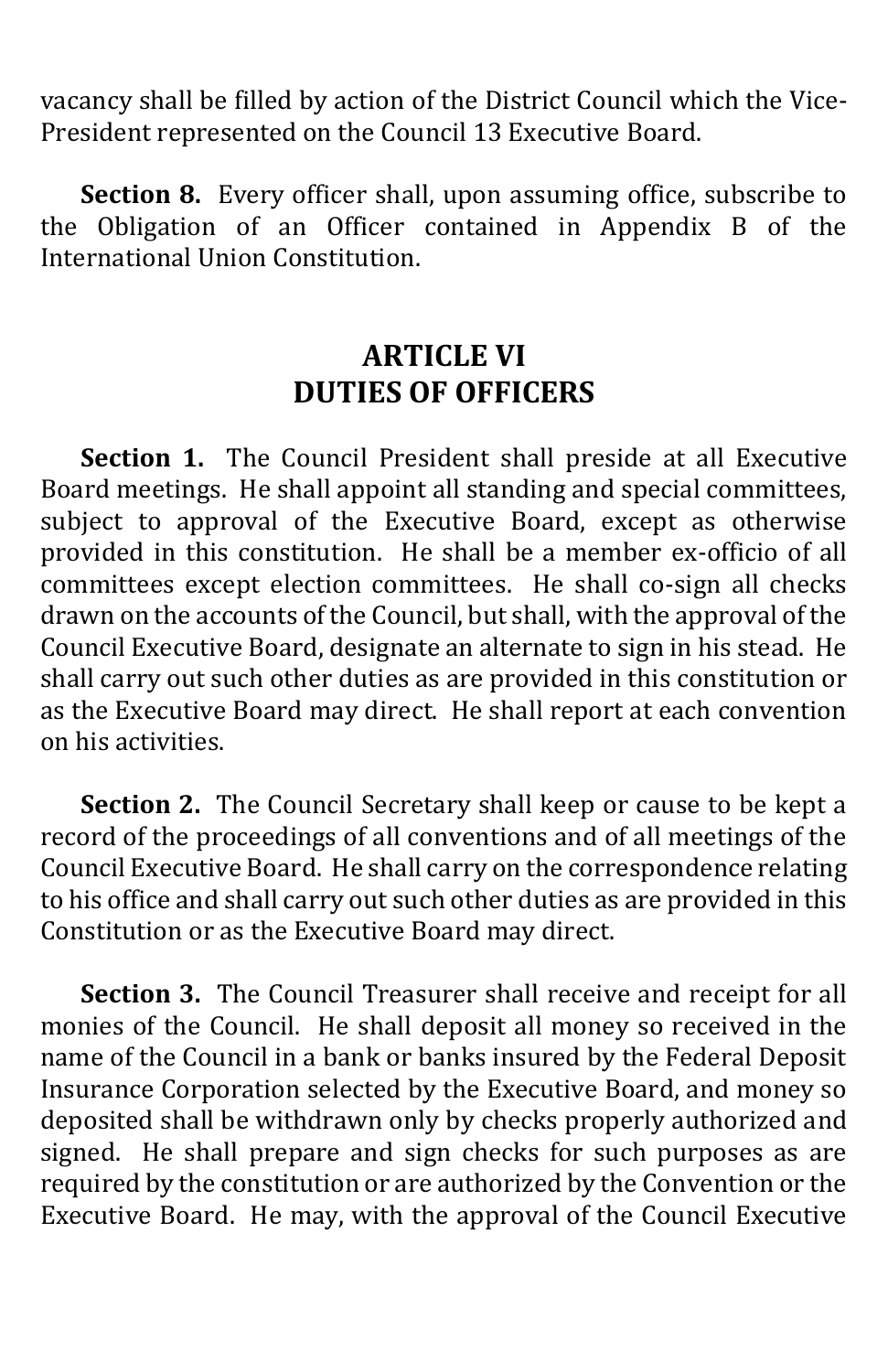Board, designate a deputy or deputies to sign such checks in his stead. He shall submit monthly to the Council Executive Board and quarterly to each affiliated District Council and Local union an operating statement of the financial transactions of the Council. He shall carry on the correspondence relating to his office and shall carry out such other duties as are provided in this Constitution or as the Executive Board directs.

**Section 4.** The Executive Director is the Council's chief administrative and executive officer. He shall give his full time to the Council, and shall receive compensation and expenses as established by the Council Executive Board.

- A. He shall, under policies established by the Executive Board, employ, terminate, fix the compensation and expenses and direct the activities of such staff as are required to carry out effectively the functions of his office.
- B. He shall appoint the Director of each affiliated District Council, subject to the approval of the Executive Board of such District Council.
- C. He shall be the Council's official spokesman, and shall be responsible for the contents of the Council's publications.
- D. He shall, by virtue of his election, serve as the Council's delegate to conventions of the International Union and to conventions and conferences of all other bodies with which this Council is affiliated.
- E. He shall serve as chairman of all negotiating committees in bargaining with the Commonwealth of Pennsylvania.
- F. In advance of each fiscal year, the Executive Director shall submit to the Executive Board a proposed budget for the coming fiscal year, setting forth the anticipated income and the sources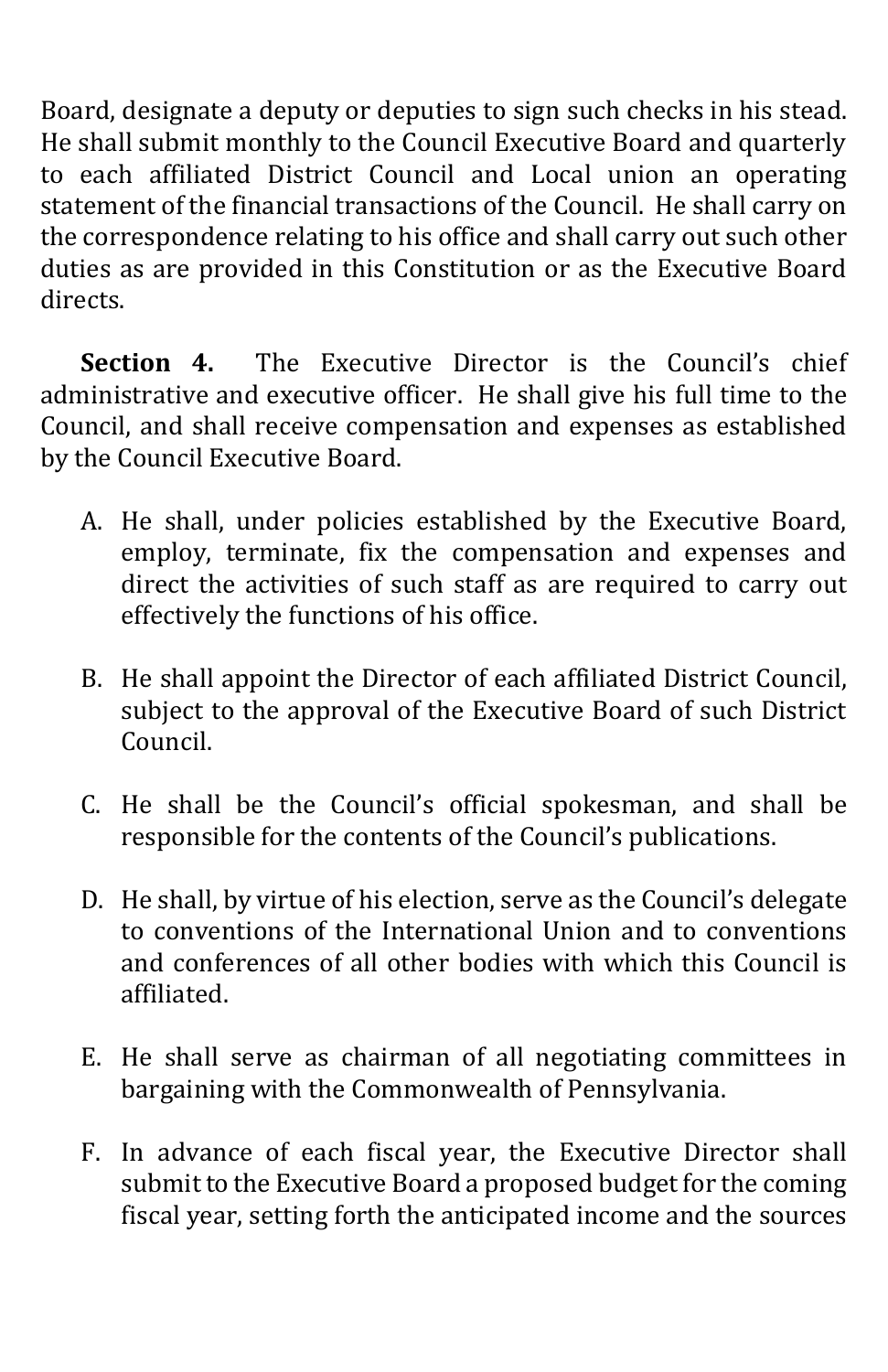thereof and the anticipated expenditures and their purposes. He shall transmit a copy of the proposed budget to the Council President and the Council Treasurer at least ten days prior to its submission to the Executive Board. The proposed budget shall be subject to revision and adoption by the Executive Board.

- G. He shall be an ex-officio member of all committees of this Council.
- H. He shall carry on the correspondence relating to his office and shall carry out such other duties as are provided in this Constitution or as the Executive Board may direct.
- I. He shall be the permanent Chairman of the Council 13 Convention.

**Section 5.** The Council Executive Board shall consist of all officers, except Trustees, who are elected at conventions of Council 13 and of all Vice-Presidents, as elected by the respective District Councils. The Executive Board shall be the highest governing body of this Council except when the Convention is in session and shall possess all the powers of the Convention except the power to amend this Constitution. The Executive Board shall meet regularly every other month and shall hold special meetings at the call of the Council President or of a majority of the members of the Board. Special meetings may also be called by the International President or his authorized representatives. A quorum for the transaction of business at meetings of the Executive Board shall consist of a majority of the members of the Board. The unexcused absence of any member of the Board from three consecutive Board meetings shall cause his office to be declared vacant and the vacancy shall be filled in accordance with the provisions of this Constitution.

**Section 6.** The Trustees shall designate a certified public accountant who shall, once each year, audit the books and records of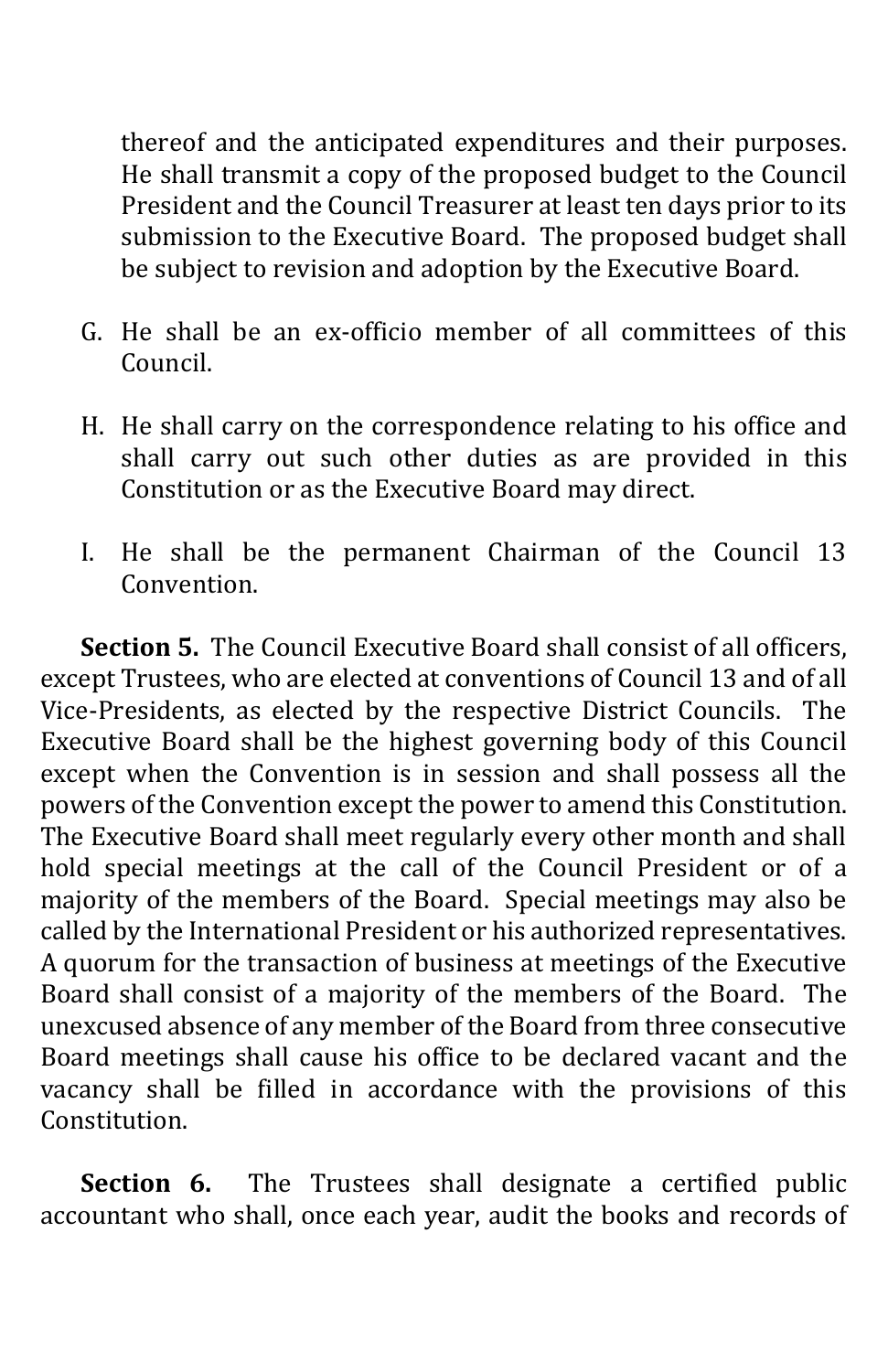the Council and the Trustees shall see that the results of such audit are communicated to all affiliated district councils and local unions.

#### **ARTICLE VII STANDING AND SPECIAL COMMITTEES**

**Section 1.** There is established a Committee on Financial Administration and Personnel. This Committee shall consist of the Executive Director of Council 13, who shall serve as Chairman; the Treasurer of Council 13, who shall serve as Secretary; and the Secretary-Treasurer of each affiliated District Council. The Committee shall meet periodically, at the call of the Chairman or of a majority of the Committee's members. It shall be the duty of the Committee: (1) to establish and periodically re-examine the financial administrative procedures of the Council; (2) to establish, subject to the approval of the Council Executive Board, uniform job evaluation and salary and expense standards for Council 13 and the affiliated District Councils; and (3) to report regularly to the Council Executive Board and annually to the Convention on the activities of the Committee.

**Section 2.** There is established a Committee on political and legislative activity, which shall be known as the PEOPLE (Public Employees Organized to Promote Legislative Equality) Committee. This Committee shall consist of the Executive Director of Council 13, who shall serve as Chairman, and one member to be designated by each District Council. This Committee shall work actively to: (1) promote the legislative program of this Council; (2) organize and promote voter registration and get-out-the-vote campaigns; and (3) encourage the highest possible degree of membership participation in support of candidates for office favorable to the goals of this Council. The PEOPLE Committee is authorized to solicit and accept voluntary contributions from AFSCME members for use in political campaigns and, in so doing, shall act in partnership with the PEOPLE Committee of the International Union.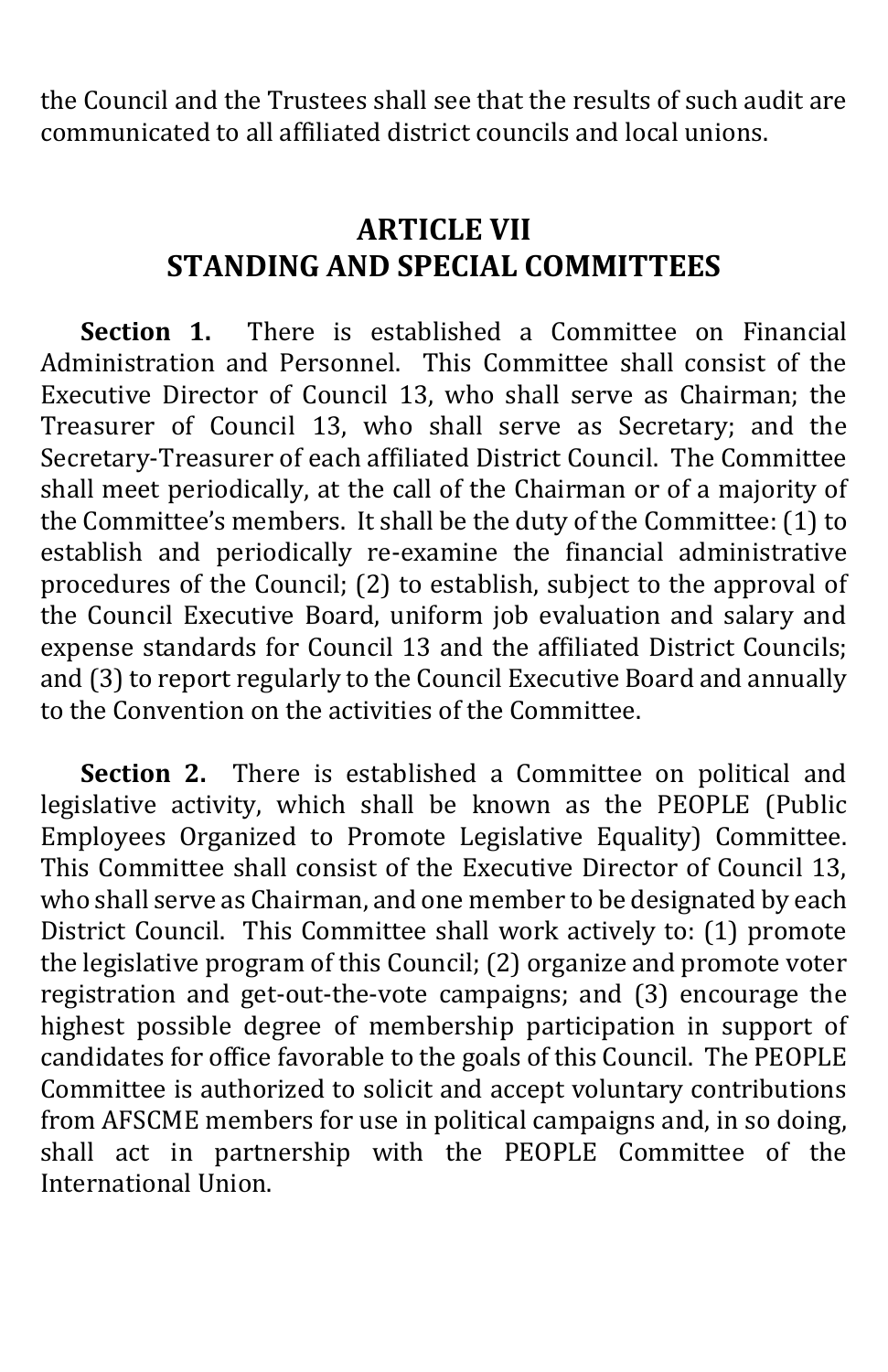**Section 3.** Other standing or special committees shall be appointed by the Council President, subject to the approval of the Council Executive Board. In making such appointments, due consideration shall be given to providing representation to the several District Councils and/or, where appropriate, to representation by local unions having particular interests in the subject matter assigned to a particular committee.

#### **ARTICLE VIII MISCELLANEOUS PROVISIONS**

**Section 1.** This Council shall at all times be subject to the provisions of the Constitution of the American Federation of State, County and Municipal Employees.

**Section 2.** Except to the extent specified in this constitution, no officer of the Council shall have the power to act as an agent for or otherwise bind the Council in any way whatsoever. No member or group of members or other person or persons shall have the power to act on behalf of or otherwise bind the Council except to the extent specifically authorized in writing by the Executive Director of the Council or the Executive Board of the Council.

**Section 3.** The rules contained in the current edition of Robert's Rules of Order Newly Revised shall govern this council in all cases to which they are applicable and in which they are not inconsistent with this Constitution and special rules of this Council or of the American Federation of State, County and Municipal Employees.

**Section 4.** Wherever used in this Constitution, masculine pronouns shall include the corresponding pronouns of the feminine gender.